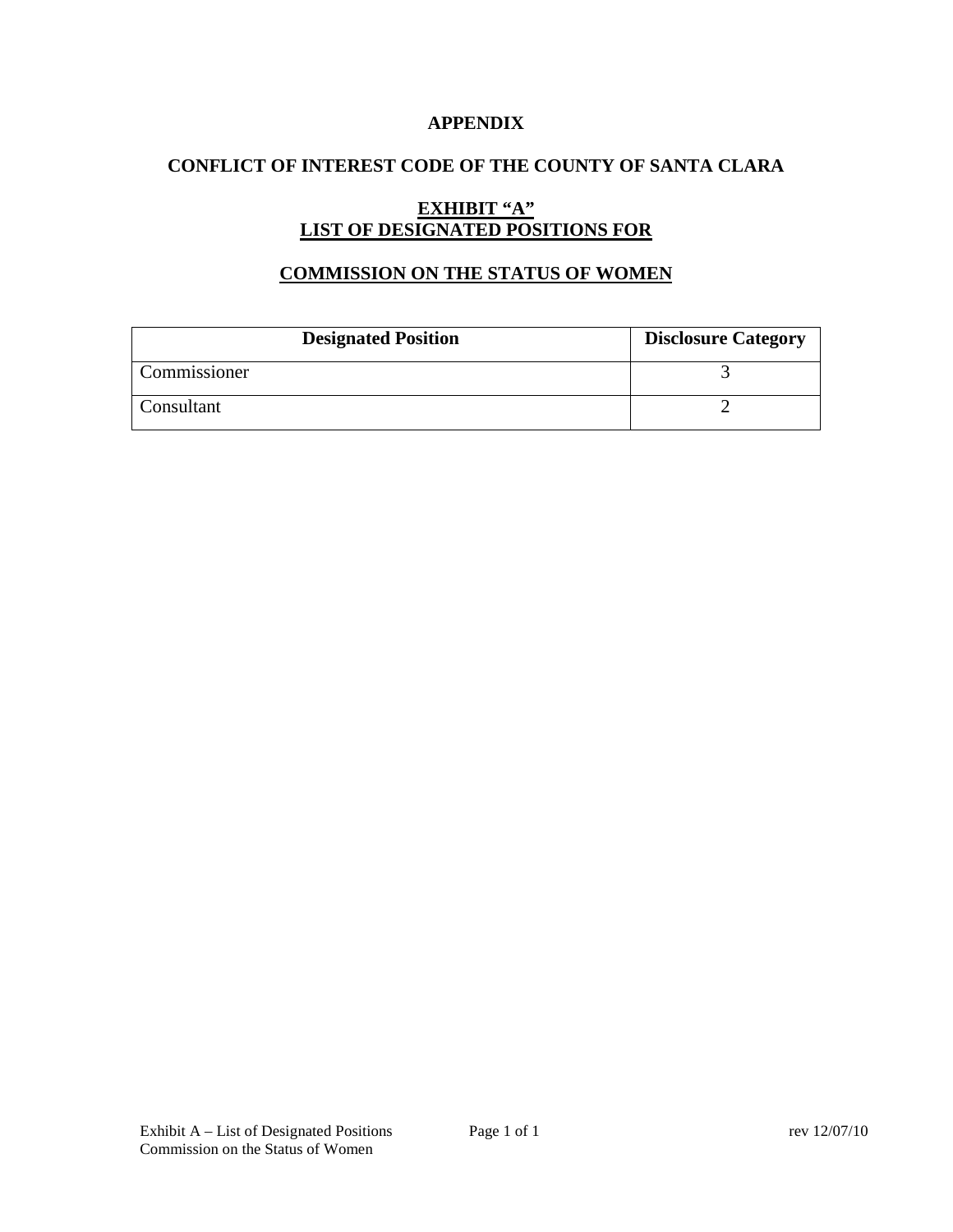#### **APPENDIX**

### **CONFLICT OF INTEREST CODE OF THE COUNTY OF SANTA CLARA**

# **EXHIBIT "B" DISCLOSURE CATEGORIES FOR**

# **COMMISSION ON THE STATUS OF WOMEN**

Pursuant to the County of Santa Clara's Conflict of Interest Code, Disclosure Categories 1 and 2 shall read as follows for all Code Agencies.

**Disclosure Category 1:** Persons in this category shall disclose:

(1) all investments in, business positions in, and income (including gifts, loans and travel payments) from:

(a) all sources that provide, plan to provide, or have provided in the last two years, facilities, goods, software, hardware, or related technology, equipment, vehicles, machinery or services, including training or consulting services, to the County;

(b) all sources that are subject to the regulatory, monitoring, investigatory, enforcement, valuation, certification, permit or licensing authority of, or have an application for a license, permit or certificate pending before, the County;

(c) all sources that receive, are planning to apply to receive, or have received in the last two years, grants or other monies from or through the County; and sources that receive referrals to provide assessments and/or treatments that are required or recommended by the County; and

(2) all interests in real property in the County of Santa Clara located entirely or partly within the County, or within two miles of County boundaries, or of any land owned or used by the County.

**Disclosure Category 2:** Each Consultant shall disclose: (1) all investments in, business positions in, and income (including gifts, loans and travel payments) from: (a) all sources that provide, plan to provide, or have provided in the last two years, facilities, goods, software, hardware, or related technology, equipment, vehicles, machinery or services, including training or consulting services, to the County; (b) all sources that are subject to the regulatory, monitoring, investigatory, enforcement, valuation, certification, permit or licensing authority of, or have an application for a license, permit or certificate pending before, the County; (c) all sources that receive, are planning to apply to receive, or have received in the last two years, grants or other monies from or through the County; and